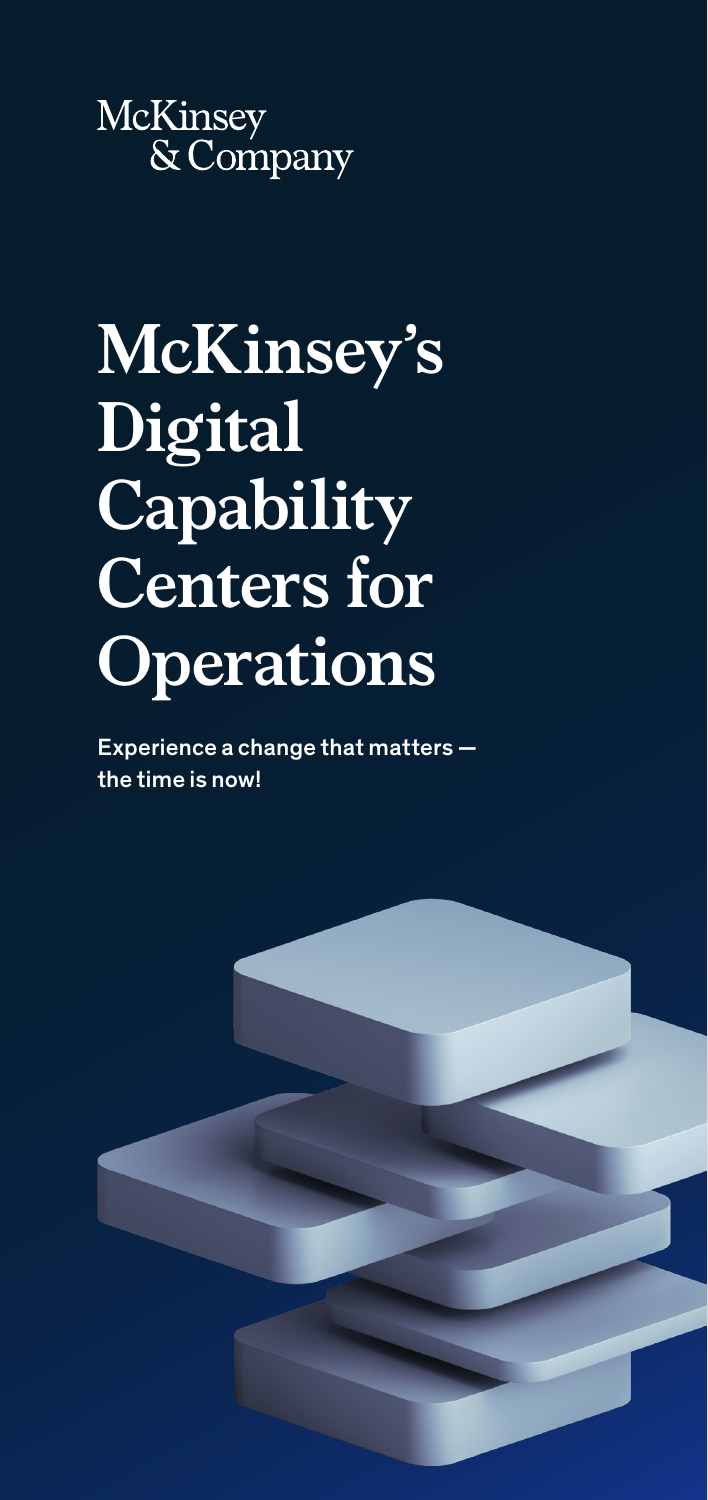## **McKinsey's Digital Capability Centers for Operations**

#### **Who we are**

McKinsey's Digital Capability Centers for Operations deliver immersive learning for operational excellence and tech-enabled transformation.

#### **What we do**

Inspire and empower organizations and their people to embrace tech-enabled operations that transform business strategy into lasting success.

- Be inspired by the art of the possible
- Envision end-to-end transformation
- Empower the workforce to be the change



#### **How we do it**

Participants interact with our faculty in hyper-realistic environments

The contrast of the from-to state shows the possibilities of transformation

Simulations are tailored to clients' industry challenges and context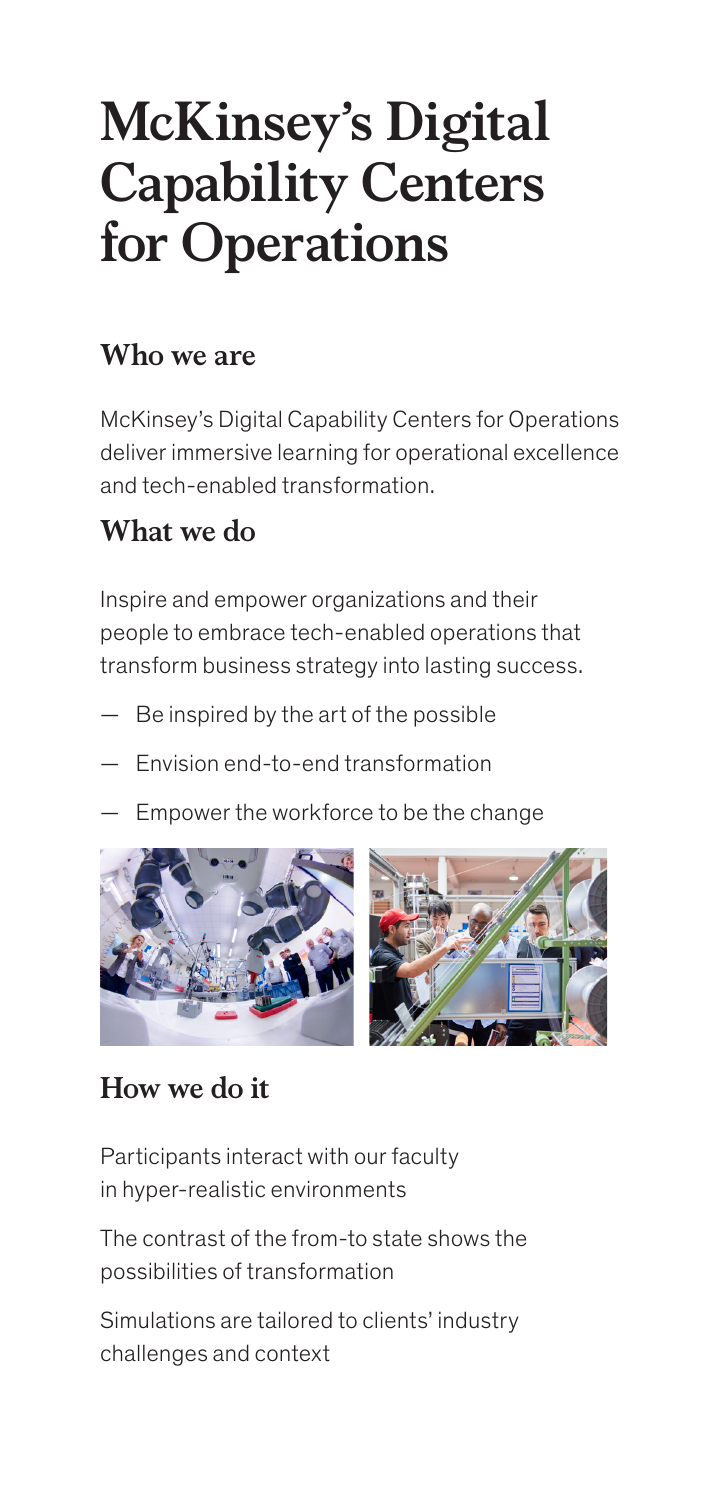

## **Industrial Co.—A global company**

Industrial Co. is a complex global conglomerate based on our worldwide network of model companies. It offers a realistic simulation of the transformation of a multinational company highlighting the complexities of the value chain, production processes, logistics, and sales across geographies and teams. This holistic and innovative learning experience empowers teams and change agents to build new operational capabilities and drive large-scale transformations.

#### **The end-to-end transformation journey**

Our programs simulate the end-to-end transformation across the value chain that goes beyond manufacturing to include supply chain, product development, procurement, corporate business functions, sales, customer services, and capital excellence. Our programs allow participants to explore, try, and apply analytics, digital, and operational excellence solutions in a risk-free environment. Beginning the interaction with a "from" state based on diagnostics, and transforming into a "to" state provides insights that can be actively applied to daily work with real business impact.

We help organizations at any stage of their transformation and across industries.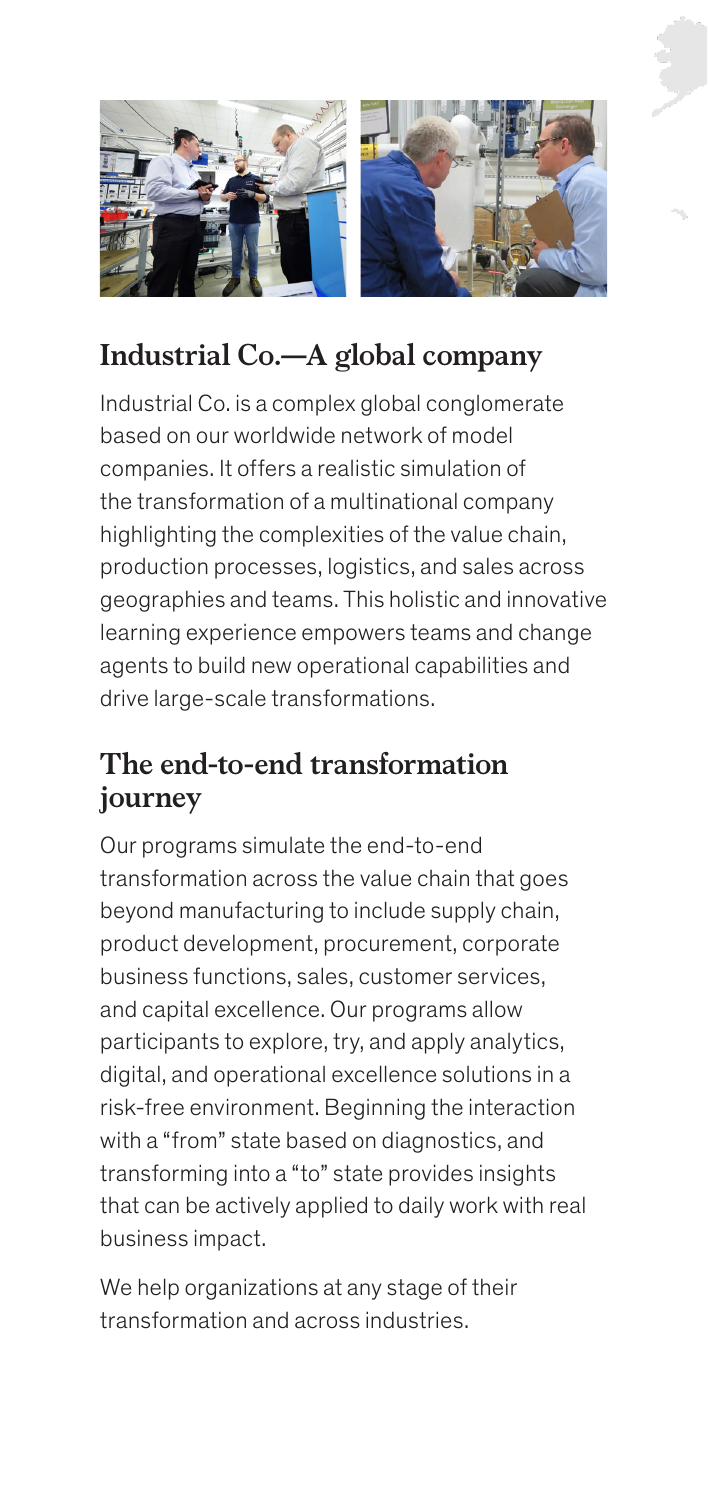

#### **We deliver globally, locally, and remotely**

McKinsey's Digital Capability Centers are a global network of advanced connected training hubs located in Atlanta, Aachen, Venice, Istanbul, Singapore, Beijing, Gurgaon, Salvador, and Monterrey.

Our immersive learning can be delivered physically or virtually and adapted to clients' needs. Join programs live at our centers, remotely through live broadcasting, at client sites through shippable kits, games, and the Model Factory in a Box, or build your own company-site facility.

## **What our clients think**

**"The bootcamp convinced a lot of people that the digitization is the way to go."**

Project manager, global beverage company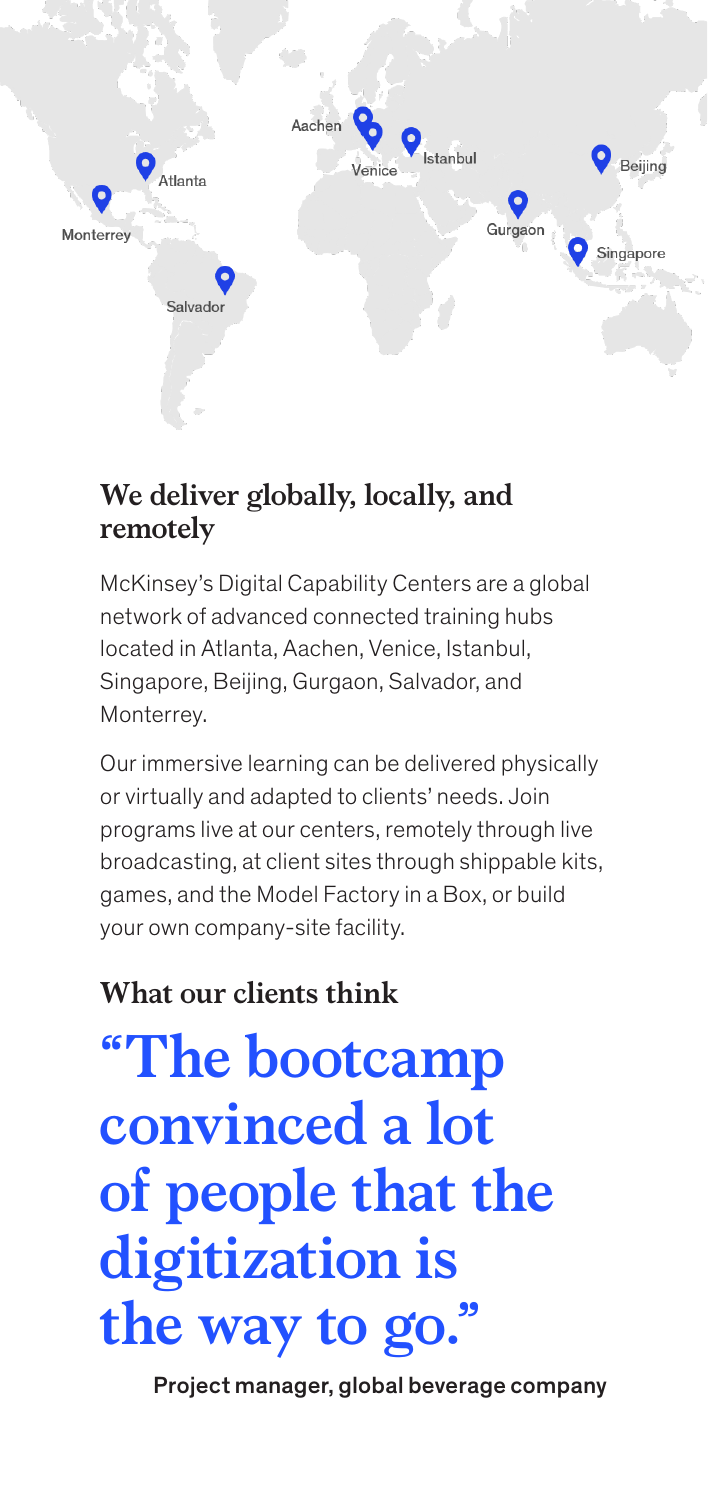## **Featured impact stories**



#### Heavy industries

Cultivated leaders' capacity to adopt a digital ecosystem based on 4 key levers applicable to the industry; advanced analytics, process digitization, robotics, and automation, to increase digital spend across the entire energy sector by 4x and localize  $30\%$  of it.



#### **Pharmaceutical**

Developed a class of 350+ change leaders and change agents through more than 20 immersive learning programs and the creation of an internal academy. Results included increasing workforce capacity by 25%, improving quality productivity by 40%, and reducing packaging labor cost by 40% (all numbers are average).



#### Consumer goods and retail

Created an end-to-end capability building journey for a consumer company to develop its 'plants of the future.' During 2019 and 2020, more than 60 leaders participated in envisioning workshops at the centers in Venice and Aachen, and remote immersive training was delivered for more 100 change leaders from the US, Europe, and Asia. As a result, the company increased productivity by 40% and used 30% less resources in their 6 plants around the globe.